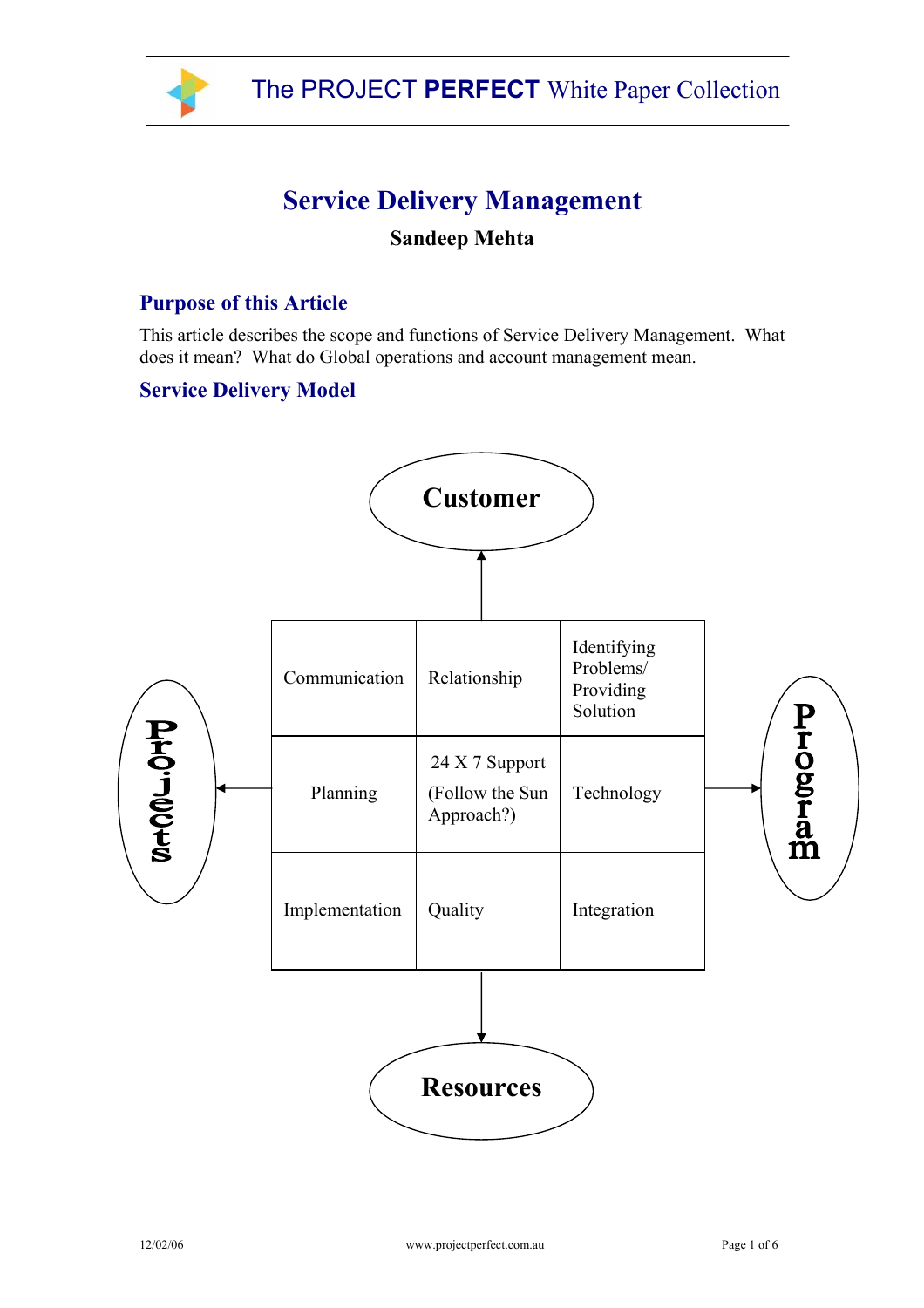The above picture shows the Service Delivery Model, which can be applied irrespective of industry and/or technology. The author has derived this model from his experience and knowledge

As indicated in the diagram above, in this model, there are:

- 4 Key areas
	- 1. Customer
	- 2. Resources
	- 3. Project
	- 4. Program

and

- 9 Sub areas
	- 1. Communication
	- 2. Relationship
	- 3. Identifying Problems / Providing Solutions
	- 4. Planning
	- 5. 24 x 7 Support
	- 6. Technology
	- 7. Implementation
	- 8. Quality
	- 9. Integration

Let us discuss the sub areas. The 4 key areas are at the heart of these 9 sub areas. They areas of Customer, Resources, Projects and Program are inter-woven through the sub areas.

#### **1. Communication**

Communication is the most important aspect of the Service Delivery Manager (SDM). The responsibility of the SDM is to communicate with the Management, Resources, Project Managers and most importunately, the Client. The communication should be crisp, clear and unambiguous without leaving any doubt in the minds of the listener.

It is not important how much volume of communication takes place but, it is of utmost importance to be timely, have the right context and it should spell out the value addition for the listener. An SDM's time is very important and he or she cannot find the time to talk for hours. It is important that, they emphasises the important things in the best possible and prioritised ways.

## **2. Relationship**

A second name for an SDM is "Account Manager". Of course, there will be another responsibility in the organisation known as, Business Development Manager, but it is less effective than the SDM. Clients see the SDM as, the primary contact for solutions and services. The SDM's phone is the first number, which is dialled by the client when they are facing any issues or problems.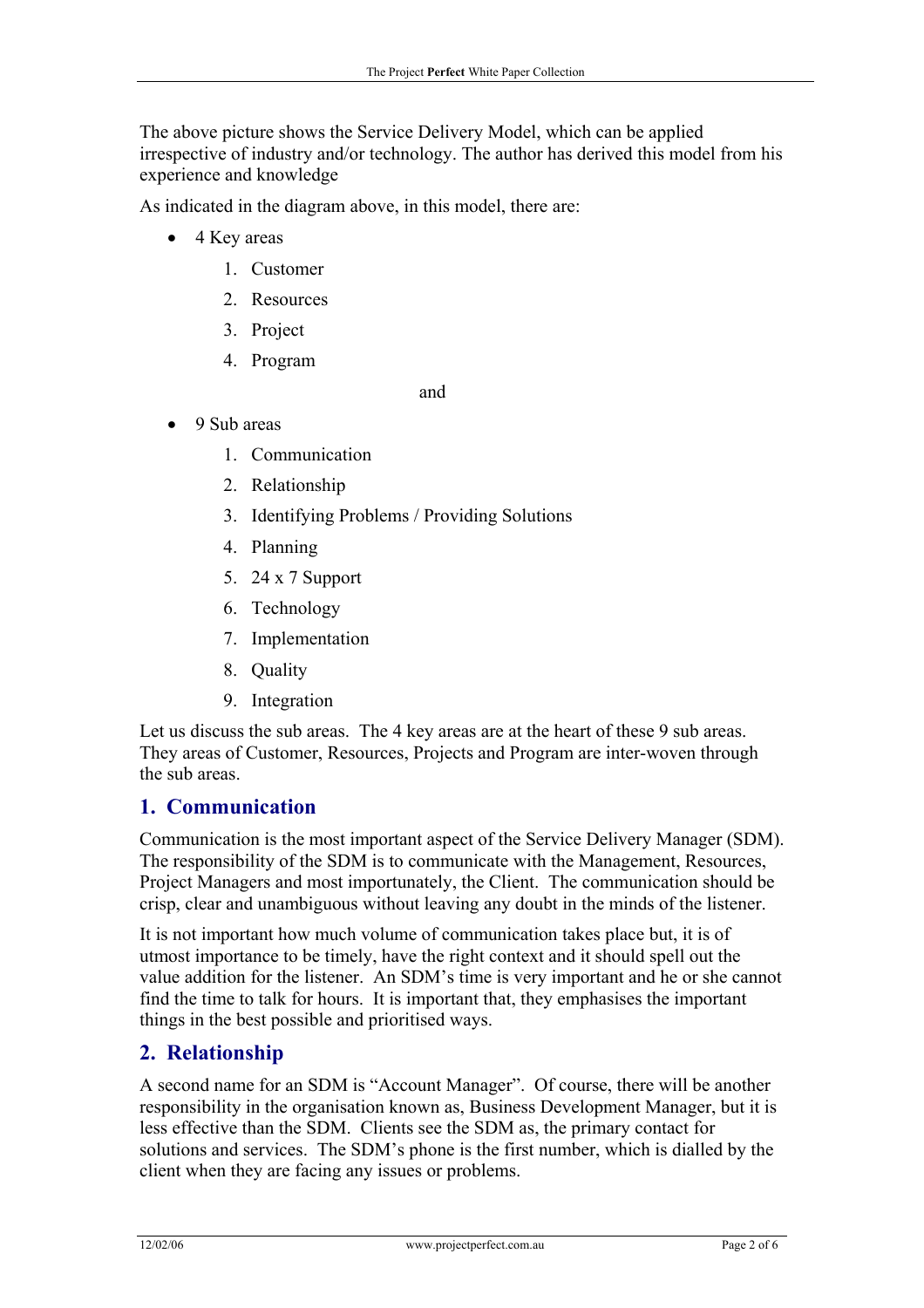# **3. Identifying Problems/ Providing Solution**

To have a sound relationship requires an in-depth understanding of the client's requirements and domain. The SDM has to keep his or her attention focused on solving the client's problems and providing the client with a long lasting solution to run their business effectively and efficiently. Over and above that, Relationship is also maintaining closeness with the client. This should result in the client being able to discuss any of his business requirements first with the SDM. Also when the SDM approaches the client with a proposal that can give competitive advantage to the customer, they will be eager to discuss the same.

## **4. Planning**

All the project activities have to be planned. The schedule is discussed by the SDM with the customer. The project manager is involved in the efforts required to estimate and execute the project. Planning also involves defining the scope of the project, constraints, assumptions, identifying associated risks, back-up plans, and resource planning.

Once the project starts, the Project Manager/lead will regularly send status reports to the SDM. He has to keep an eye on the progress and discuss with the PM from time to time about any constraints, assumptions and progress of the projects. As far as possible, it should be transparent to the Customer. Any impact on the schedule should be discussed with the Customer and has to be agreed upon. The resources carrying out the project should be well trained at least for the part of their responsibilities. The resources should be booked in advance to participate in the project. Identifying good resources is a very important skill for the SDM.

# **5. 24 X 7 Support**

The 24 X 7 support for customer should be documented in a manual for processes and technical resolution of problems. There should be clear guidelines for assigning the priorities and taking actions. Assignment of priorities depends upon the criticality and impact of the problem.

The escalation procedures should be clearly defined with Primary and Secondary backup persons and their contact numbers. The support personnel should be provided with laptops, VPN, mobile, pagers whatever is needed to service the calls from out of the office.

Appropriate automated ticketing system should be in place. This is also called a Customer Relationship Management (CRM) application. There could be the following three categories of tickets.

- a) Change requests
- b) Inquiry tickets, which may turn into change requests
- c) Incidence/Problem Management

All the tickets should be tracked to closure and analysed for performance issues. The data is analysed using statistical techniques. A change ticket should carry a deployment/release plan for any RFC (Requirement for change) raised.

Each ticket should contain the estimated time for completing the change, current status, action taken (work-log) and responsible person for resolving the issue. Estimation techniques should be in place to have error free estimation irrespective of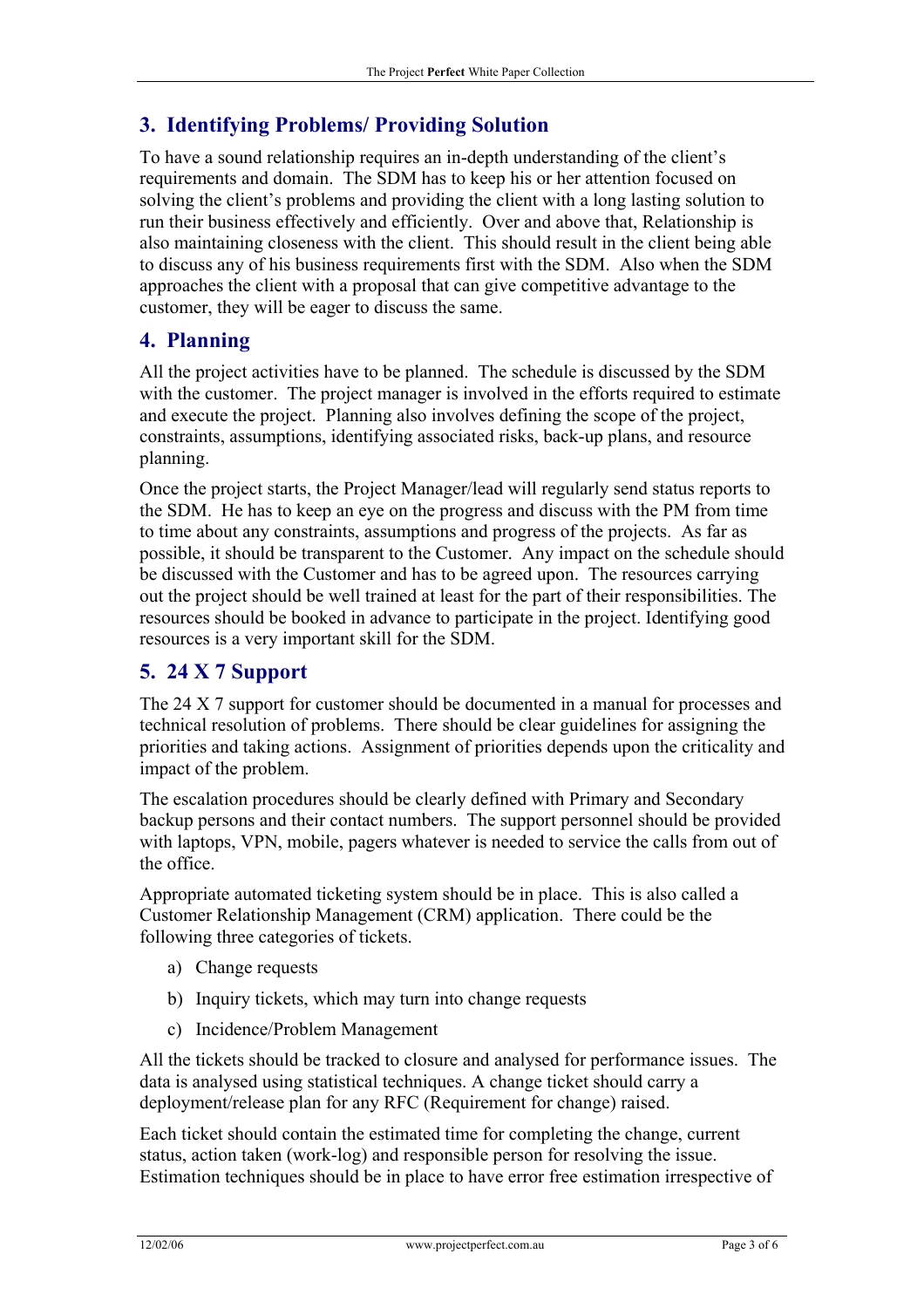who is doing the estimation. The estimation model should be agreed with the customer, if necessary.

Right testing procedures should be in place. The Development, UAT (User Acceptance Testing) environment should be in place along with the Production environment. The test data should be verified by the customer's representative prior to moving the change to Production. A suitable configuration tools should be in place to avoid loss of information.

#### **Follow the Sun Approach**

Not many companies adopt this approach for their support needs where support offices are located in three parts of the world (i.e. US, EMEA and APAC). Each region provides 8 hours of support and hand-over to the next region. There has to be a proper handover report mentioning open issues, resolved issues and health of the system. There has to be at least half an hour of overlap on each side to ensure smooth transition to the next region. Good communication is very important to ensure that, customer's issues are resolved without missing issues, and that someone is working on all the issues.

## **6. Technology**

The SDM should possess a skill set related to cutting edge technologies. Technology plays a vital part in the client's business, e.g. systems like business process management, ERP, supply chain, production planning, content management, business intelligence, enterprise application integration, CRM etc. To put in place a technology that works for the client, and which can deliver a high ROI is a challenging task.

The idea is to feed the customer accurate information so as, not to lose information and also for the customer's management to be able to make business decisions on the spot. The SDM should keep himself or herself abreast of the latest trends in the IT world in order to bring value to the customer's business. Upgrade and migration are the biggest project active in today's world. The SDM should be in a position to suggest and work out the ROI for customer when various new options are offered in different area of technologies. Hence he or she should have the knowledge to support the same.

## **7. Implementation**

Implementation of new technology or any innovative idea demands a thorough execution. The SDM should be able to communicate the customer's priorities to the Project Manager. A lot of tools are available to plan, monitor and track the performance of projects. The Project manager chosen by the SDM should be able to execute the high-level guidelines and expectations. These guidelines are derived from the goals and objectives of the project plan. The project plan has to be approved by the SDM before the start of the implementation and changes thereafter also need approval.

For any go-live or roll out of application to production, a well-articulated plan should be in place. Any kind of failures or difficulties should be handled through a back out plan.

System backups should be done regularly to recover from disasters. Disaster servers should be located at different physical location than the main servers.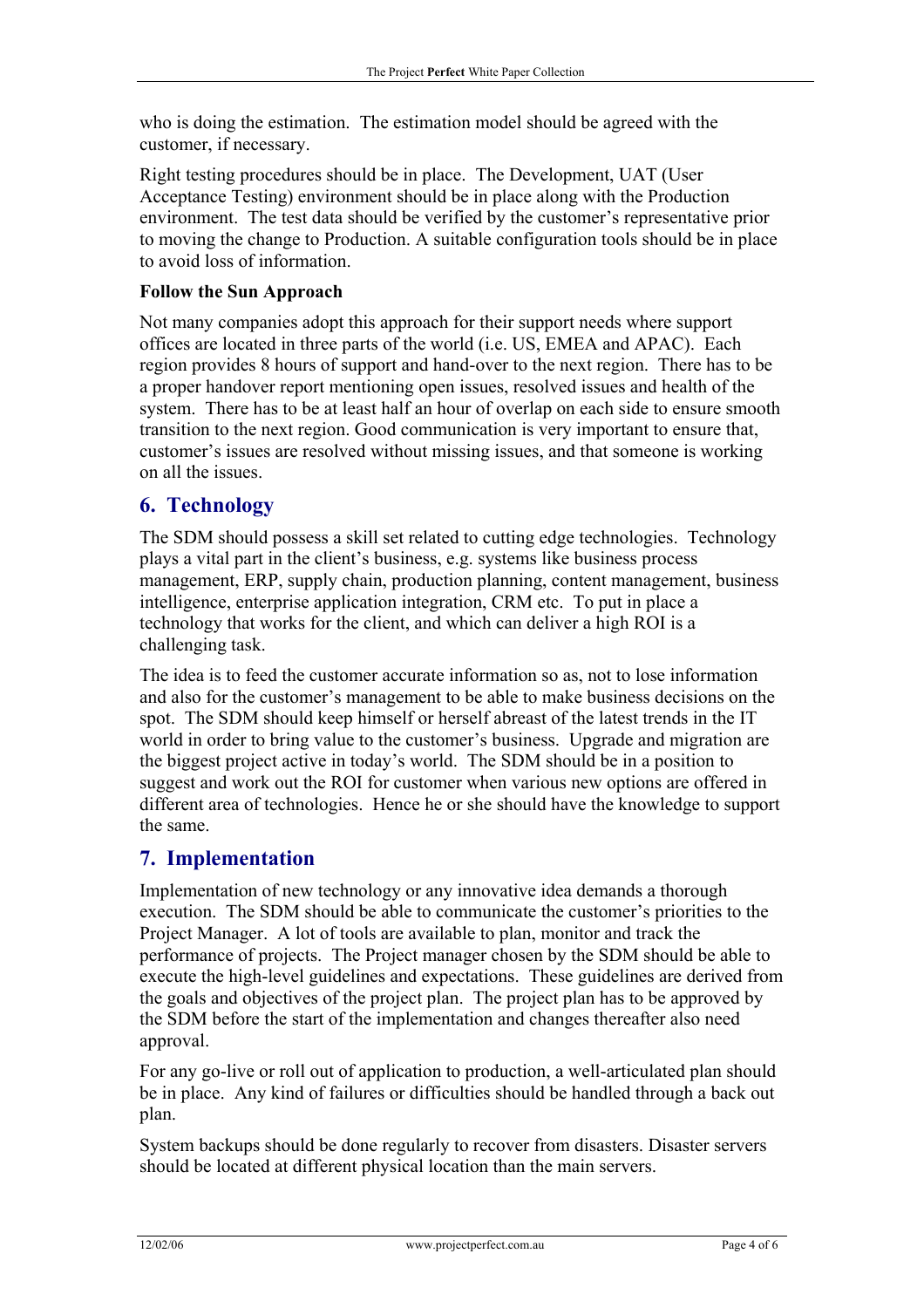# **8. Quality**

For the Service Delivery Manager, quality is stated in terms of the Key Performance Indicators. The data related to the project is measured and statistically analysed. For a support project, it is termed Service Line Agreements. Both SLA's and KPI's are discussed with customer and they agreed the numbers. Project Teams are made aware of these figures from the beginning to set the client's expectations and benchmarks.

The actual data is measured, collated and compared with the benchmarks. The performance is shared with client. If the customer is interested to investigate the data, facilitation should be provided by the SDM. The customer's Quality group may like to inspect the details to verify and suggest improvements. The KPI's can be grouped into a balance scorecard and published quarterly or so.

## **9. Integration**

The most important factor is to integrate various client applications. The SDM should be able to see business needs and a solution to integrate the customer's IT services. This helps avoid situations where, there are redundant and multiple loose applications for the customer. The output of one application can either partially or fully become input for other applications.

There can be an enterprise service bus on which data flow from, and to the applications. The integration can be at three levels as below.

#### **a) Data integration**

It deals with Data warehousing applications, ETL tools, OLAP tools where the data is cleansed, filtered and aggregated as data cubes.

#### **b) Application integration**

Integrating either internal applications or external applications to offer B2B solutions. Integrating with legacy applications, business process management (orchestration)

#### **c) Service integration**

Integrating web services also known as Service oriented architecture

To achieve the above, there are various technologies like Message broker, middleware, XML, SOAP etc.

#### **Program Management**

Program management is about deciding priorities. Managing a portfolio of projects, the availability of resources, and their skills, and how they work on different projects. It can be a mix of product development, service management, account management, pre-sales activities, solutions and support.

The priorities should be agreed with the client and their management. Managing the inventories, developing the adoptive solutions and trade-off among various product features is also part of Program Management. It is also necessary to have knowledge of critical path methods like CPM, PERT, crashing, fast tracking etc.

#### **Summary**

Service Delivery Management is a challenge in today's global economy. There is a need for more collaboration for which, a Service Delivery Manager is the key.